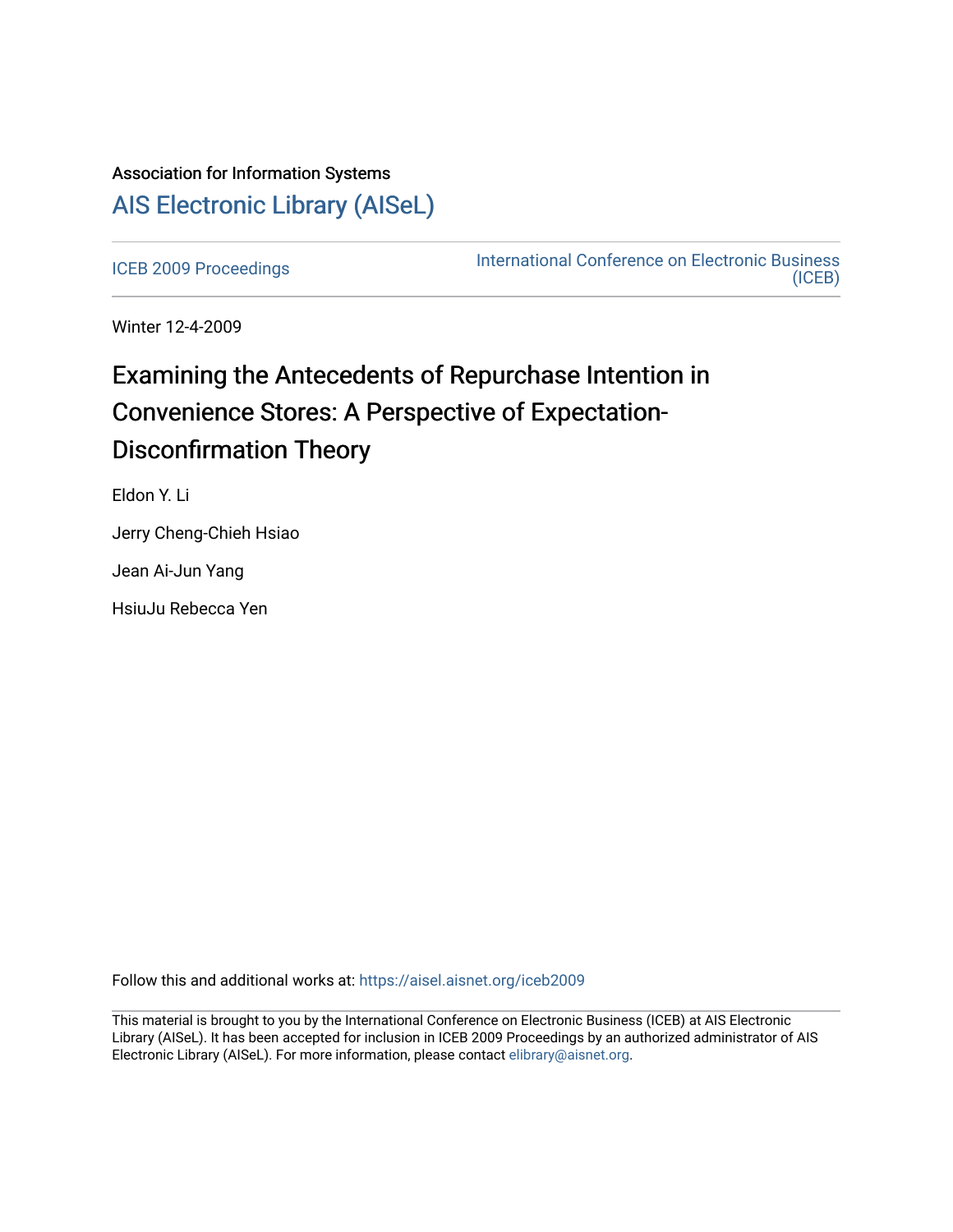# **EXAMINING THE ANTECEDENTS OF REPURCHASE INTENTION IN CONVENIENCE STORES: A PERSPECTIVE OF EXPECTATION-DISCONFIRMATION THEORY**

Eldon Y. Li<sup>1</sup>, Jerry Cheng-Chieh Hsiao<sup>2</sup>, Jean Ai-Jun Yang<sup>3</sup>, and HsiuJu Rebecca Yen<sup>4</sup> <sup>13</sup> Department of Information Management, National Chengchi University, Taiwan 2 Department of Business Administration, National Chengchi University, Taiwan <sup>4</sup> Institute of Service Science, National Tsing Hua University, Taiwan <sup>1</sup>eli@nccu.edu.tw; <sup>2</sup>95355502@nccu.edu.tw;  $4$ hjyen@mx.nthu.edu.tw

#### **Abstract**

The density of convenience stores in Taiwan is the highest in the world. In a convenience store context, this study attempts to examine the relationship between service quality, customer satisfaction and repurchase intention, as well as the impact of customer familiarity with employees on customer satisfaction and repurchase intention. The result indicated that expectation had direct effect on service quality. The result also showed that service quality was positively related to disconfirmation. As expected, there were interrelationships among service quality, satisfaction, and repurchase intention. Moreover, customer familiarity with employees had positive, direct influence on both satisfaction and repurchase intentions.

**Keywords:** Convenience store, service quality, expectation-disconfirmation theory, customer satisfaction, repurchase intention.

#### **Introduction**

In 2006, ACNielsen announced that more than 85% customers go to convenience store 3 to 4 times every one week. The Department of Statistics, Ministry of Economic Affairs also reported the gross rate of convenience stores in 2006 was 8.85% and the growth rate was higher than other industries. Since convenience stores were introduced to Taiwan in 1979 by Uni-President Company, they have been grown rapidly in Taiwan due to the convenience of distance, time, shopping, and service. According to the reports provided by Fair Trade Commission Executive Yuan, R.O.C, in 2006, every 2,700 people in Taiwan is served by a convenience store, but the average rate has been down to 2,500 people in 2009, making Taiwan's density of convenience stores is the highest in the world. The amount of convenience stores in Taiwan has already exceeded 9,200. Among these convenience stores, 52.15% are 7-ELEVEN, which belong to Uni-President Company.

As 7-ELEVEN convenience stores are widespread in Taiwan, how customers expect and evaluate overall performance of 7-ELEVEN stores (i.e., customer expectation and perceived service quality) is an important issue in the Taiwanese retailing environment. More important, the mechanism of how customer expectations lead to repurchase intention and customer loyalty is also worth noting [35][36][40]. Therefore, the main objectives of this research are described as follow:

(1) **Identifying the key dimensions of service quality that customers take into account.** This research will explore main dimensions that customers will concern when they evaluate the service quality of 7-ELEVEN convenience stores.

(2) **Exploring the gap between the expectations and the perceptions of service quality.** This research uses the PZB's model [40] to measure the expected service quality and perceived service quality. Measuring service quality in this way can get differences between these two constructs and specify which items and dimensions are the closest to customers' expectations and which items and dimensions are the worst in order to provide remediation to 7-ELEVEN's managers.

(3) **Examining the relationships among service quality, satisfaction, and repurchase intention.** By integrating the expectation-disconfirmation theory (EDT) and the concept of PZB's [41] Gap 5, this study attempts to analyze and estimate the direct or indirect relationship among service quality, satisfaction, and repurchase intention in a convenience store context.

# **Literature Review**

## **Expectation-disconfirmation theory**

Expectation-disconfirmation theory (EDT) is extensively used in consumer research and service marketing [2] [20] [35] [40] [46] [51]. Due to its predictability, EDT has been applied to product and service repurchase contexts, including automobile [40], camcorder [50], photographic products [20], restaurant service [52], professional services [46], and so on.

EDT denotes that product/service performance will be compared to pre-use expectations, and this comparison process will result in the state of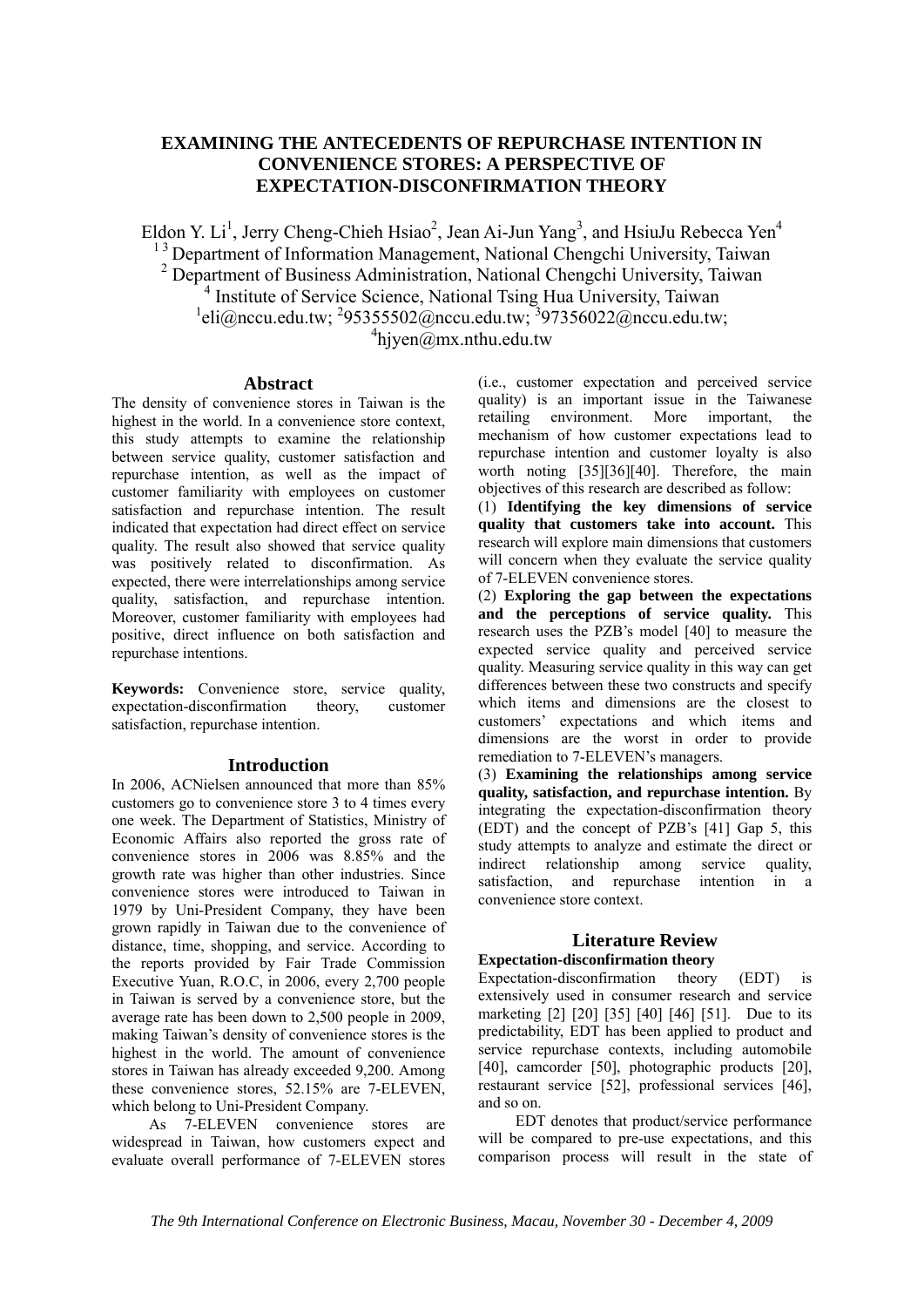disconfirmation. If actual performance outperforms expectations (positive disconfirmation), customers will feel satisfied. Contrarily, while actual performance fails to meet the expectations (negative disconfirmation), consumers will feel dissatisfied [35] [51]. Finally, the level of satisfaction will affect customers' repurchase intention; the more satisfied customers' feel, the higher they intend to repurchase.

EDT contains expectations, performance, disconfirmation, and satisfaction.

(1) Expectations. Expectations are a determinant of satisfaction because it serves as the baseline or reference level for customers to form evaluative judgments about the focal product or service. Based on customers' pre-purchase experiences, word-ofmouth communications, or product information and service promises provided by salespersons, customer expectations may represent expected product attributes in the future [50]. Oliver thinks of that customer expectations compose of two components, including a probability of occurrence and an evaluation of the occurrence, where customer judgments of these two components will affect their expectations [36]. According to these two components, expectations can be divided into "high expectations" (desirable events will occur or undesirable events will not occur) and "low expectations" (desirable events will not occur or undesirable events will occur).

(2) Performance. Performance refers to the customers' evaluations of recent consumption experiences. After purchasing, customers usually compare performance to their expectations in order to evaluate the level of confirmation/disconfirmation. Oliver and DeSarbo find out that product performance has a direct impact on customer satisfaction [38]. Other research also indicates the positive relationship between performance and satisfaction [2] [3].

(3) Confirmation/Disconfirmation. Confirmation or disconfirmation is the main determinant of satisfaction. It represents the product of the difference between actual performance and expectations; that is, either confirmation or disconfirmation is the combination of expectations and performance [11]. Oliver suggests that confirmation or disconfirmation is a mental comparison, which may be lower than expectations (i.e., negative disconfirmation), higher than expectations (i.e., positive disconfirmation), or just the same as expectations (i.e., zero disconfirmation or confirmation) [35].

(4) Satisfaction. Satisfaction is originally defined by Locke in the context of job performance as "a pleasurable or positive emotional state resulting from the estimate of one's job" [30]. Oliver extends the definition to consumption context as "the summary psychological state resulting when the emotion

surrounding disconfirmed expectations is coupled with the consumer's prior feelings about the consumption experience [35] [36]." Westbrook notes that satisfaction is often treated as the mediator of post-purchase behavior. It connects the prior beliefs of alternatives, customers' communication, and willingness to repurchase [60].

Parasuraman et al. propose a gap-based model of service quality based on the comparison with consumer expectations and perceived performance. It is similar to what EDT suggests and applied in numerous studies [16] [17] [44] [47] [55]. Rather than the performance-based measures of service quality, this study suggests that customers will use a variety of cues to infer the perceived quality of goods and services. As a result, we utilize the gap-based model to evaluate the expectations and perceptions pertaining to service quality in convenience stores. The next section will discuss the retail service quality.

# **Retail Service Quality**

Compared with tangible products, the characteristics of service (include intangible, inseparability, variability, and perishability) lead to a variety of difficulties in measuring service quality. Parasuraman, Zeithaml, and Berry develop a scale to measure service quality [42]. It is well known as SERVOUAL. which contains five key dimensions, including tangible, reliability, responsiveness, assurance, and empathy [42]. SERVQUAL has been extensively used service quality in different contexts [43] [44] [64] [65].

 However, several scholars suggest the dimensions of SERVQUAL need to be revised in order to meet the characteristics of different industries, countries and research contexts [4]. As for the retailing context, Dabholkar et al. develop a five-facet Retail Service Quality Scale (RSQS) for the retailing contexts, including physical aspect, reliability, personal interaction, problem solving, and policy [18]. Accordingly, Dabholkar et al.'s [18] service quality dimensions are further applied to the convenience store context in the current study.

## **Repurchase Intention**

According to the attitudinal theory of consumer behavior, behavioral intention is the necessary process of any behavior performance. In other words, it determines the behavior performed [1]. Engel, Blackwell and Miniard suggest that a customer's overall assessment to a certain object is determined by his/her perceptions and feelings toward the object [20]. The customer's attitude toward the object will further affect his/her behavioral intention, and then in turn affect his/her actual behavior.

 Zeithaml, Berry, and Parasuraman suggest that when customers perceived superior service quality,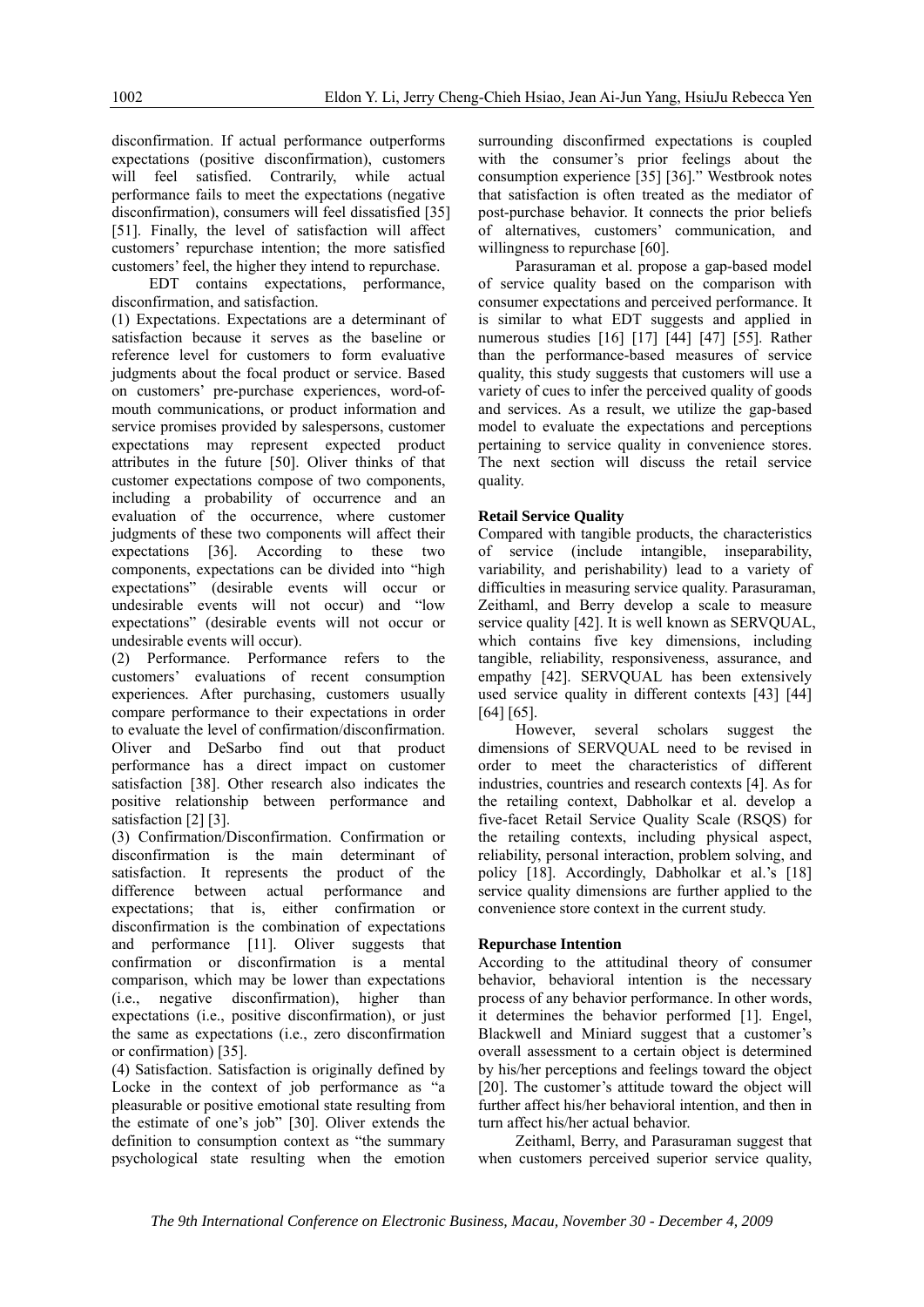they will have positive behavioral intention for the company, and can strengthen the relationships between customers and the company. If customers perceived poor service quality, they will result in negative behavioral intention toward the company [64]. Zeithaml et al. [65] suggest that favorable behavioral intention is associated with an company's ability to make customers to (1) say positive things about the company;(2) recommend the company to other customers;(3) remain loyal to the company (i.e., repurchase from it);(4) spend more with the company, and (5) pay price premiums. Furthermore, they identify five factors of behavioral intention, including "loyalty", "switch", "pay more", "external response", and "internal response." These constructs has been used in numerous past studies [65].

#### **Research Framework and Hypotheses**

According to research motivation and research objectives, this research attempts to identify the dimensions of service quality and evaluate the relationship among service quality, satisfaction, and repurchase intention in the convenience store context (i.e., 7-ELEVEN).

Figure 2 presents our research framework. Based on EDT, our model tested in this research describes that customer expectations will affect perceived service quality, and both have an impact on the disconfirmation construct. Then, disconfirmation will predict customer satisfaction, which in turn influences repurchase intention. In addition, the relationship between service quality and behavioral intention is mediated by customer satisfaction. Moreover, we suggest that customer familiarity with employees has an impact on satisfaction and repurchase intention.

#### **Hypotheses**

The customer's expectations of product or service will affect the cognition of perceived service quality. When customer expectations are not met, his/her evaluation of the perceived service quality may be lower than those whose expectations are met or exceeded. On the contrary, while the customer expectations are met or exceeded, his evaluation of perceived service quality will be higher than those whose expectations aren't met. Prior literature also suggests that customer expectations have a direct influence on perceived service quality [33] [50] [62]. When the expectations can't be satisfied, the perceived service quality is "unacceptable quality"; when meeting the expectations, the perceived service quality is "satisfied quality"; when better than the expectations, the perceived service quality is "ideal quality" [41]. Hence, customer expectations of service quality will affect customer perceptions of service quality. Thus, we hypothesize:

## **H1.** *Expectations have a positive, direct influence on service quality.*

According to EDT, expectations have a negative effect on disconfirmation. Therefore, when customer expectations are higher, perceived service quality will not be likely as high as the expectations, resulting in the negative disconfirmation. However, low expectations are more likely to be exceeded by perceived service quality, leading to the positive or zero disconfirmation. The negative effect of expectations on disconfirmation has been proven in a number of studies [40]. On the other hand, EDT also suggests that service quality has a positive effect on disconfirmation. Thus, superior service quality is more likely to be higher than the expectation level, resulting in the positive or zero disconfirmation. While poor service quality is more likely to be lower than the expectation level, leading to the negative disconfirmation. Thus, we hypothesize:

- **H2.** *Expectations have negative, direct influence on disconfirmation.*
- **H3.** *Service quality has a positive, direct influence on disconfirmation.*

Based on EDT, when service quality is better than what customers expected (positive disconfirmation), the satisfaction level will be higher than the levels while expectations are just or not met. That is, disconfirmation has a positive effect on satisfaction. Thus, we hypothesize:

**H4.** *Disconfirmation has a positive, direct influence on satisfaction.* 

The service quality that customers perceived is an antecedent of satisfaction [23]. When customer perception of service quality is better, the probability that the customer will be satisfied seems higher. On the other hand, when service quality that customers perceived is poor, the probability that the customer will be satisfied appears low. Parasuraman et al. also suggest that superior service quality is more likely to increase customer satisfaction [58]. Moreover, positive perceptions of service quality can result in satisfaction, which in turn may lead to customer repurchase intention [16]. Thus, we hypothesize:

**H5.** *Service quality has a positive, direct influence on satisfaction.* 

The positive effect of satisfaction on behavioral intention has been proven in numerous studies [2] [8] [17] [62]. That is, the higher level of satisfaction is more likely to lead to positive behavioral intention in the future. Hence, customer satisfaction will increase customer loyalty, such as customer's willingness to repurchase and the frequencies or quantities of repurchase [46]. We utilized Zeithaml et al.'s [64] classification of behavioral intention in this study. Thus, we hypothesize:

**H6.** *Satisfaction has a positive, direct influence on behavioral intention.*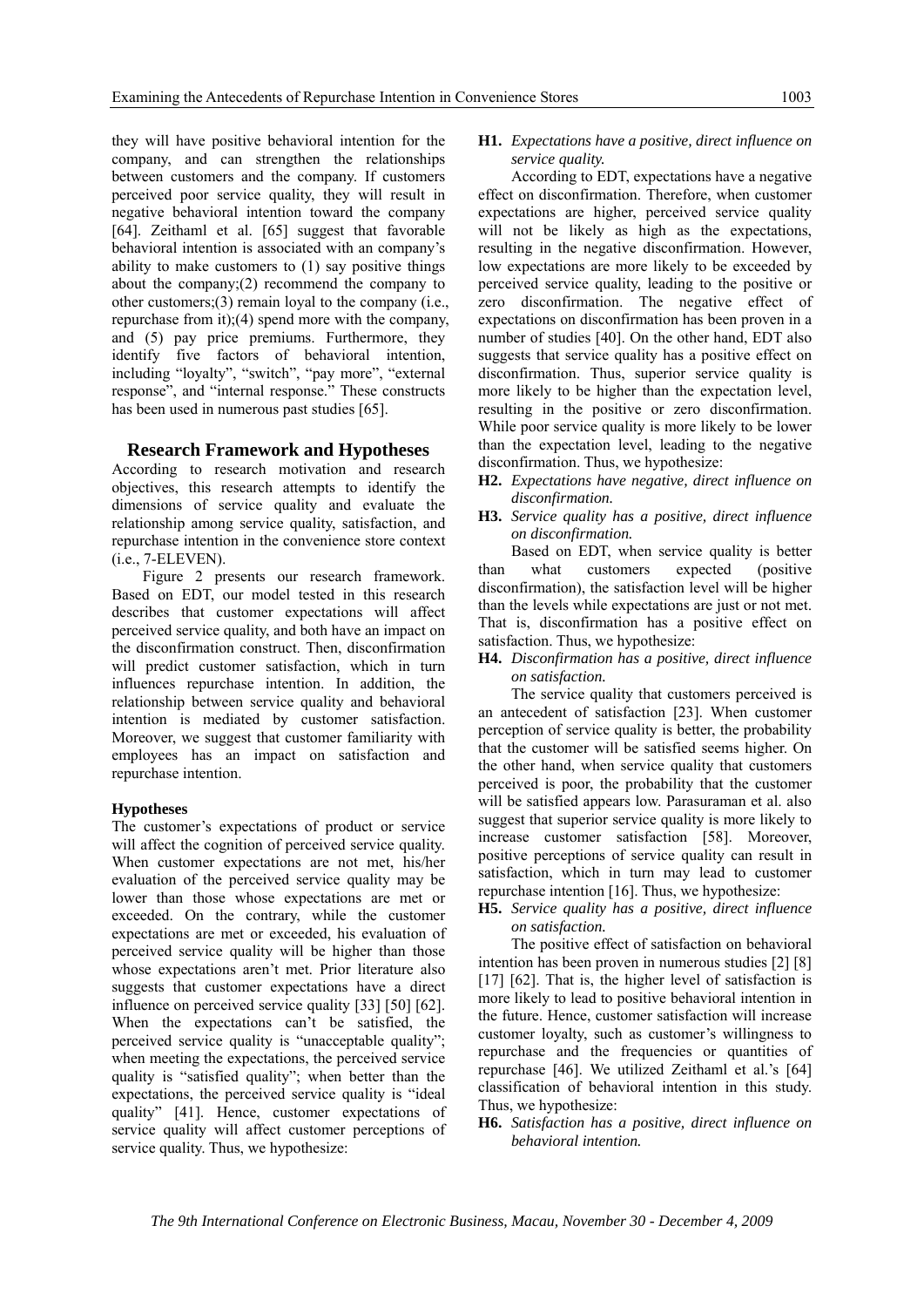The service quality that customer perceived will affect his/her evaluation on overall satisfaction, and then in turn leads to future repurchase intention [9]. If the level of perceived service quality is higher, the customer will be satisfied and then he will be more likely to behave positively in the future. On the other hand, if the level of perceived service quality is lower, the customer will be dissatisfied and then he will be more likely to behave negatively in the future. Therefore, service quality and satisfaction have positive impacts on behavioral intention [54], for example, Cronin verified the relationship among service quality, satisfaction and repurchase intentions [17]. The mediation effect of customer satisfaction will be also tested in this study. Thus, we hypothesize:

**H7.** *The relationship between service quality and repurchase intention is mediated by satisfaction.* 

The customer familiarity with employees has been shown as an important interpersonal element in the service context [13] [45]. If there is a good relationship between the customer and the employee, the employee may well know about the customer's personality, habits or preferences and will provide more exact products or services that meet the customer's needs. Hence, the customer who has a good relationship with the employee will be more satisfied with services that the employee provides. and the customer will probably have positive behavioral intentions toward the service provider, such as repurchase, willingness to recommend to his friends, or trust in the employee. In addition, several scholars also suggest that the interpersonal relationship between the employee and the customer can have a substantial impact on important relational outcomes for the company because it fosters customer satisfaction, commitment and trust in the staff, as well as customers' repurchase intention, willingness to recommend the employee or the company to other potential customer, and to provide referrals [25] [28] [29] [31] [32] [57]. As such, customer familiarity with employees seems to be a positive effect on customer satisfaction and behavioral intention. Thus, we hypothesize:

- **H8.** *Customer familiarity with employees has a positive, direct influence on customer satisfaction.*
- **H9.** *Customer familiarity with employees has a positive, direct influence on repurchase intentions.*



#### **Method Operationalization of Variables**

In this study, we select customers who have shopping experiences in 7-ELEVENs as our research participants. Table 1 lists the operational definitions and sources of our research constructs. All constructs are modified to meet our research context, 7-ELEVEN.

Table1. Definition of research construct

| Construct        | Definition               | Source             |
|------------------|--------------------------|--------------------|
| Expectation      | The customer's           | [50]               |
|                  | anticipation of services |                    |
|                  | before purchase.         |                    |
| Service quality  | The service benefits     | [41]               |
|                  | which customer actually  | [18]               |
|                  | perceived.               |                    |
| Disconfirmation  | The customer evaluates   | [11]               |
|                  | the difference between   | $\lceil 35 \rceil$ |
|                  | expected and actually    |                    |
|                  | perceived service        |                    |
|                  | performance.             |                    |
| Customer         | Customer perceptions     | $[10]$             |
| familiarity with | of social closeness to   |                    |
| employees        | employees.               |                    |
| Satisfaction     | Overall customer         | $\left[36\right]$  |
|                  | satisfaction after       | [63]               |
|                  | experiencing the         |                    |
|                  | services.                |                    |
| Repurchase       | Customer intention to    | [1]                |
| intentions       | perform favorable        | [64]               |
|                  | behavior toward buying.  |                    |
|                  |                          |                    |

## **Questionnaire Design**

The research questionnaire was generated through several times of group discussion with one professor, one doctoral student and five graduate students to meet the face validity. Most items are adapted from prior studies and modified to meet the objectives of this study. The expectations and perceptions of service quality were measured by items adapted from Dabholkar et al.'s retail service quality measurements [18]. The items to measure disconfirmation were modified from Oliver [35] and Westbrook and Reilly [60]. The items to measure overall satisfaction are used from Westbrook and Oliver [62]. Furthermore,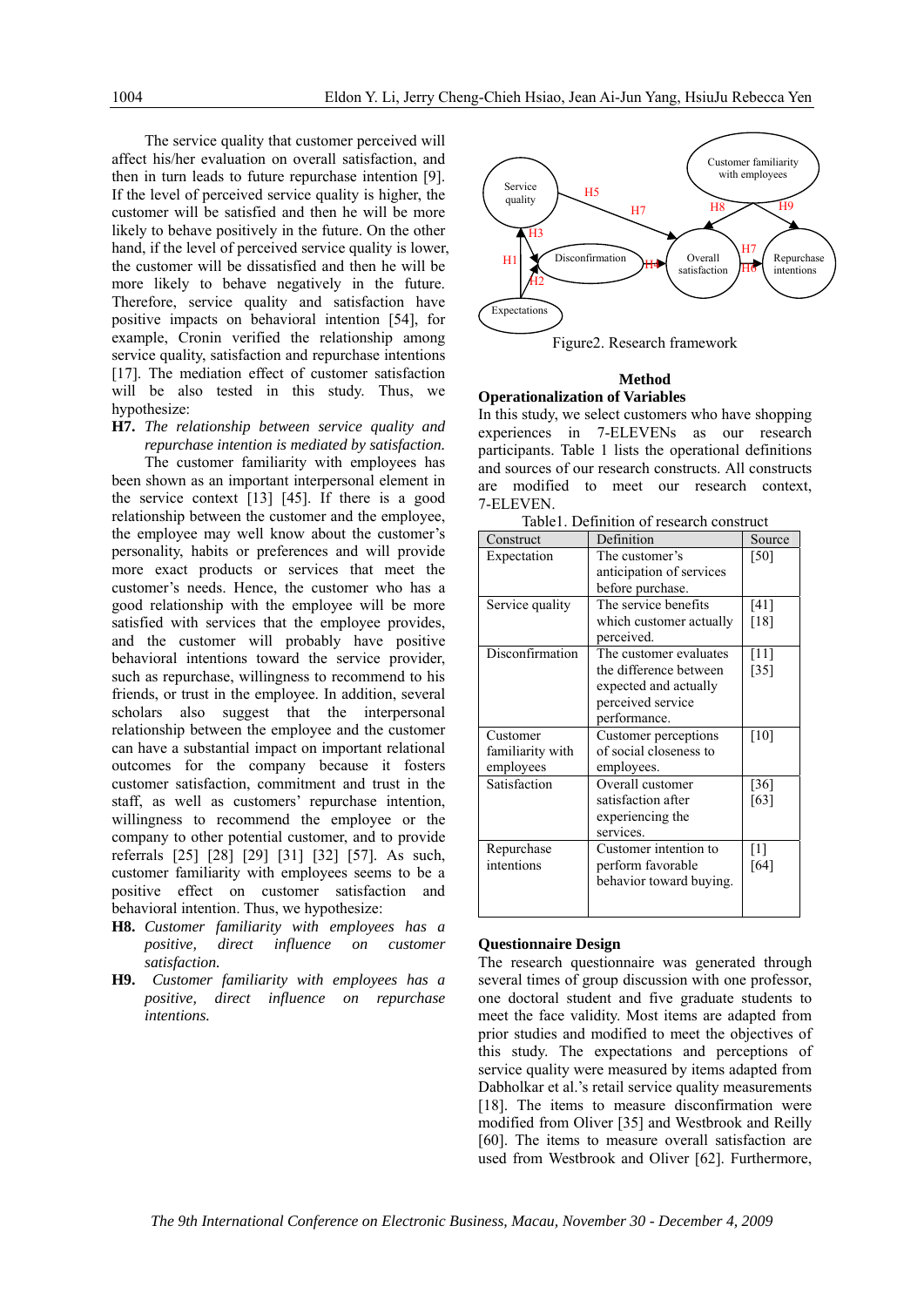behavioral intentions were measured by items adapted from Zeithaml et al. [65].

All items of focal constructs are anchored at the six-point Likert-type scale, ranging from " $1$  = very disagree" to " $6$  = very agree."

#### **Sample**

To collect data, first, we posted an announcement on BBS (telnet://ptt.cc) to ask for volunteers to participate in the study. Second, we invited those who usually go to 7-ELEVEN through interpersonal channels and asked them to fill out questionnaires.

We received a total of 310 returned questionnaires, in which 304 were valid. Out of 304 responses, 56.25% were male and 43.75% were female. The bulk of samples ranged in age from 21 to 30 years old (78.95%). Also, 96.38% had at least college degree and 69.41% students. In terms of average consumption frequency, 15.13% went to 7-ELEVEN one day per week, 18.09% for two days per week, 23.03% for three days per week, 12.5% for four days per week, 11.84% for five days per week, 3.29% for six days per week, and 16.12% for every day. Moreover, 87.5% of the samples have average expense amount under \$100 N.T. dollars. 58.88% of the samples usually buy drinks and 29.93% usually buy food.

The proposed model was evaluated using SEM, which is a powerful second-generation multivariate technique for analyzing causal models with an estimation of the two components of a causal model: measurement and structural models. The measurement model is estimated using confirmatory factor analysis (CFA) to test whether the constructs possess sufficient validation and reliability. The structural model is used to investigate the strength and direction of the relationship between the theoretical constructs. In this study, AMOS 7 was the software used to assess the measurement and the structural models.

#### **The measurement model**

The measurement model was tested using CFA. As shown in Table 3, factor loadings ranging from 0.62 to 0.93 exceeded the acceptable value of 0.50, as recommended by Fornell and Larcker [21]. The internal consistency of the measurement model was assessed by computing the composite reliability. As Bagozzi and Yi [6] suggest, all composite reliabilities were above the 0.70 benchmark. The average variance extracted for all constructs exceeded the threshold value of 0.50 recommended by Fornell and Larcker [21]. Since the values of reliability were above the thresholds, the scales for evaluating the constructs were deemed to exhibit convergence reliability.

| TAUIUJ. INVIIAUIIITY                        |                  |                |                     |                       |            |  |  |  |
|---------------------------------------------|------------------|----------------|---------------------|-----------------------|------------|--|--|--|
| Construct                                   | Item             | Factor loading | Cronbach's $\alpha$ | Composite reliability | <b>AVE</b> |  |  |  |
| Expectation-physical aspect                 | EPA1             | 0.77           | 0.84                | 0.84                  | 0.73       |  |  |  |
| (EPA)                                       | EAP <sub>2</sub> | 0.93           |                     |                       |            |  |  |  |
| Expectation-reliability (ERE)               | ERE1             | 0.91           | 0.91                | 0.91                  | 0.84       |  |  |  |
|                                             | ERE2             | 0.91           |                     |                       |            |  |  |  |
| Expectation-person interaction              | EPI1             | 0.85           | 0.84                | 0.91                  | 0.72       |  |  |  |
| (EPI)                                       | EPI2             | 0.85           |                     |                       |            |  |  |  |
| Expectation-problem solving<br>(EPS)        | EPS1             | 0.66           | 0.70                | 0.74                  | 0.59       |  |  |  |
|                                             | EPS <sub>2</sub> | 0.85           |                     |                       |            |  |  |  |
| Service quality-physical aspect<br>(PA)     | PA <sub>1</sub>  | 0.81           | 0.76                | 0.76                  | 0.61       |  |  |  |
|                                             | PA <sub>2</sub>  | 0.76           |                     |                       |            |  |  |  |
| Service quality-reliability (RE)            | RE1              | 0.93           | 0.90                | 0.90                  | 0.81       |  |  |  |
|                                             | RE <sub>2</sub>  | 0.88           |                     |                       |            |  |  |  |
| Service quality-person interaction<br>(PI)  | P <sub>I1</sub>  | 0.88           | 0.85                | 0.86                  | 0.75       |  |  |  |
|                                             | P <sub>I2</sub>  | 0.84           |                     |                       |            |  |  |  |
| Service quality-problem solving<br>(PS)     | PS1              | 0.77           | 0.87                | 0.80                  | 0.66       |  |  |  |
|                                             | PS <sub>2</sub>  | 0.89           |                     |                       |            |  |  |  |
| Disconfirmation (DIS)                       | DIS1             | 0.77           | 0.83                | 0.86                  | 0.67       |  |  |  |
|                                             | DIS <sub>2</sub> | 0.70           |                     |                       |            |  |  |  |
|                                             | DIS3             | 0.89           |                     |                       |            |  |  |  |
| Customer familiarity with<br>employees (FA) | FA1              | 0.87           | 0.84                | 0.82                  | 0.61       |  |  |  |
|                                             | FA <sub>2</sub>  | 0.79           |                     |                       |            |  |  |  |
|                                             | FA3              | 0.68           |                     |                       |            |  |  |  |
| Overall satisfaction (SA)                   | SA <sub>1</sub>  | 0.86           | 0.91                | 0.90                  | 0.75       |  |  |  |
|                                             | SA2              | 0.91           |                     |                       |            |  |  |  |
|                                             | SA3              | 0.84           |                     |                       |            |  |  |  |
| Behavioral intentions (BI)                  | BI1              | 0.88           | 0.84                | 0.86                  | 0.67       |  |  |  |

Table3. Reliability

# **Result**

#### **Analytic strategy for assessing the model**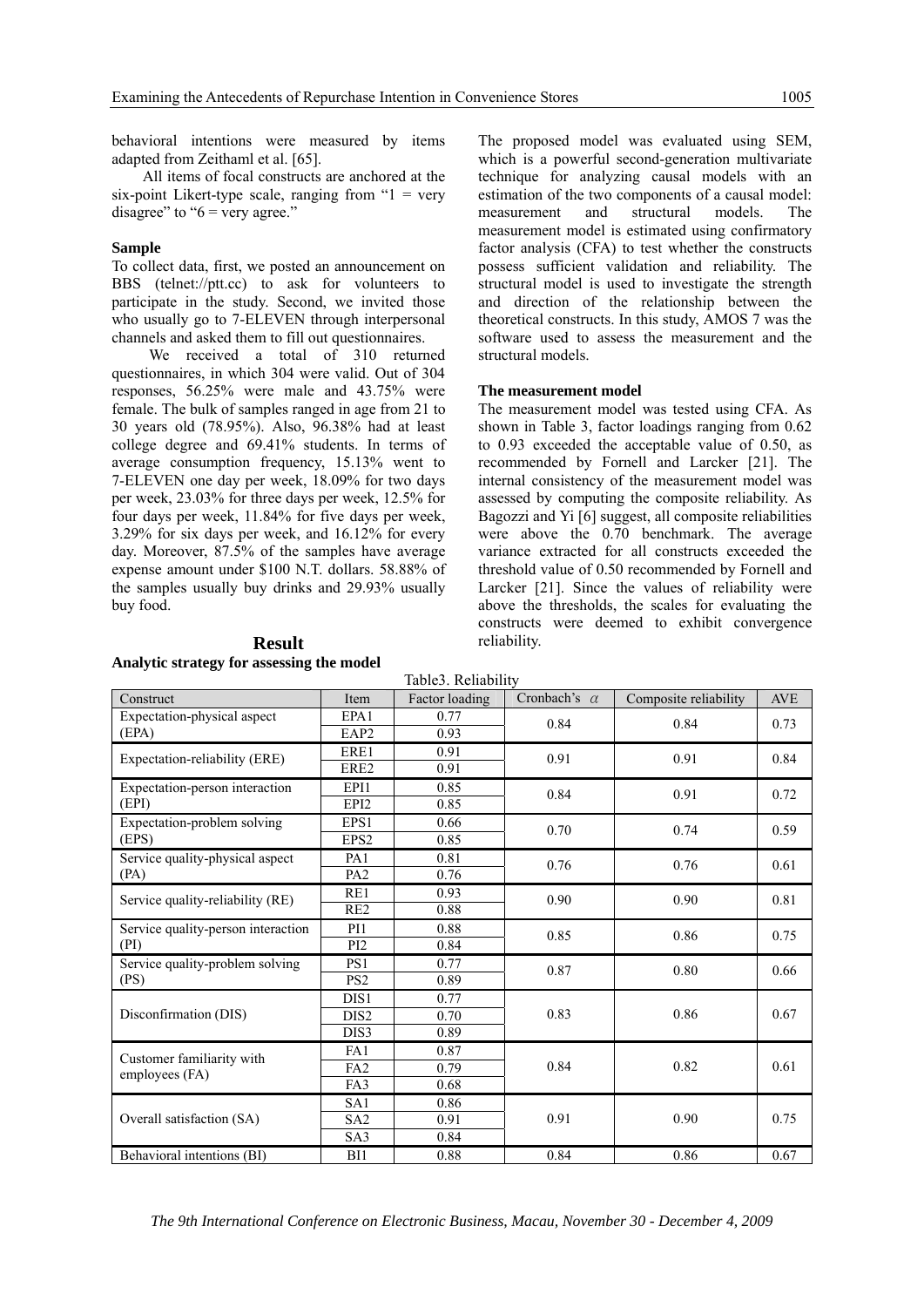| DI <sup>n</sup><br>DIZ. | ገ ሰኅ |  |
|-------------------------|------|--|
| DJ <sub>1</sub>         | 9.62 |  |

The correlations among constructs were ranging from 0.03 to 0.86, and any squared values were smaller than the variances extracted by constructs (AVE); this implied that constructs were empirically distinct. In summary, our measurement model test supported both convergent and discriminant validity.

 $\chi^2$  $(goodness-of-fit \tindex)$ , NFI (normalized fit index), CFI (an incremental fit index of improved NFI) and RMSEA (root-mean-square error of approximation) were used to test the goodness of fit of the proposed model. The value of normed  $\chi^2$  was smaller than the threshold value of 3.00 recommended by Bentler and Bonett [7] (normed  $\chi^2$ =1.93). The value of GFI (GFI=0.88) exceeded the acceptable value of 0.85, as recommended by Hadjistavropoulos et al. [27]. As Bentler and Bonett [7] suggest, both NFI and CFI were above the 0.90 benchmark (NFI=0.90; CFI=0.95). Finally, as recommended by Hair et al. [26], the value of RMSEA was smaller than the acceptable value of 0.08 (RMSEA=0.06). Consequently, all the fitness measures in the study fell into acceptable ranges and the proposed model provided a suitable fit.

#### **Tests of the structural model**

We examined the structural equation model by testing the hypothesized relationships among the research variables (see Figure 3). The results showed that expectation had a significant effect on service quality ( $\beta$ =0.36, p<0.001) and service quality had a significant effect on disconfirmation (β=0.46, p<0.001), supporting hypotheses 1 and 3, respectively. Contrary to prediction, expectation had no direct influence on disconfirmation  $(0.09, p>0.05)$ , hypothesis 2 was not supported. The results also showed that service quality had a significant, direct influence on overall satisfaction ( $\beta$ =0.15, p<0.05) and satisfaction had a significant, direct influence on repurchase intention ( $β=0.55$ ,  $p<0.001$ ). Hypothesis 5 and 6 were supported. This study used Sobel's test [49] to verify the mediated relationship of service quality, satisfaction, and behavioral intention. The results indicated that service quality had a significant, indirect influence on repurchase intention through satisfaction (Z=2.35,  $p < 0.05$ ). Hence, hypothesis 7 was supported. As expected, disconfirmation had a significant, positive influence on satisfaction (β=0.49, p<0.001), supporting hypotheses 4. Also the results showed that customer familiarity with employees significantly predicted both satisfaction and repurchase intention (satisfaction:  $β=0.39$ ,  $p<0.001$ ; repurchase intention:  $β=0.24$ ,  $p<0.001$ ), providing support for hypotheses 8 and 9. Moreover, the results showed that the dominant dimensions of service quality include physical aspect, reliability, person interaction, and problem solving.



Figure3. Results of structural modeling analysis

# **Conclusion**

# **Discussion**

This study presented and validated a multi-facet model to evaluate the relationship among 7-ELEVEN's service quality, satisfaction, and repurchase intention. With empirical analysis, this research had found several implications as followings. First, expectation had positive, direct influence on